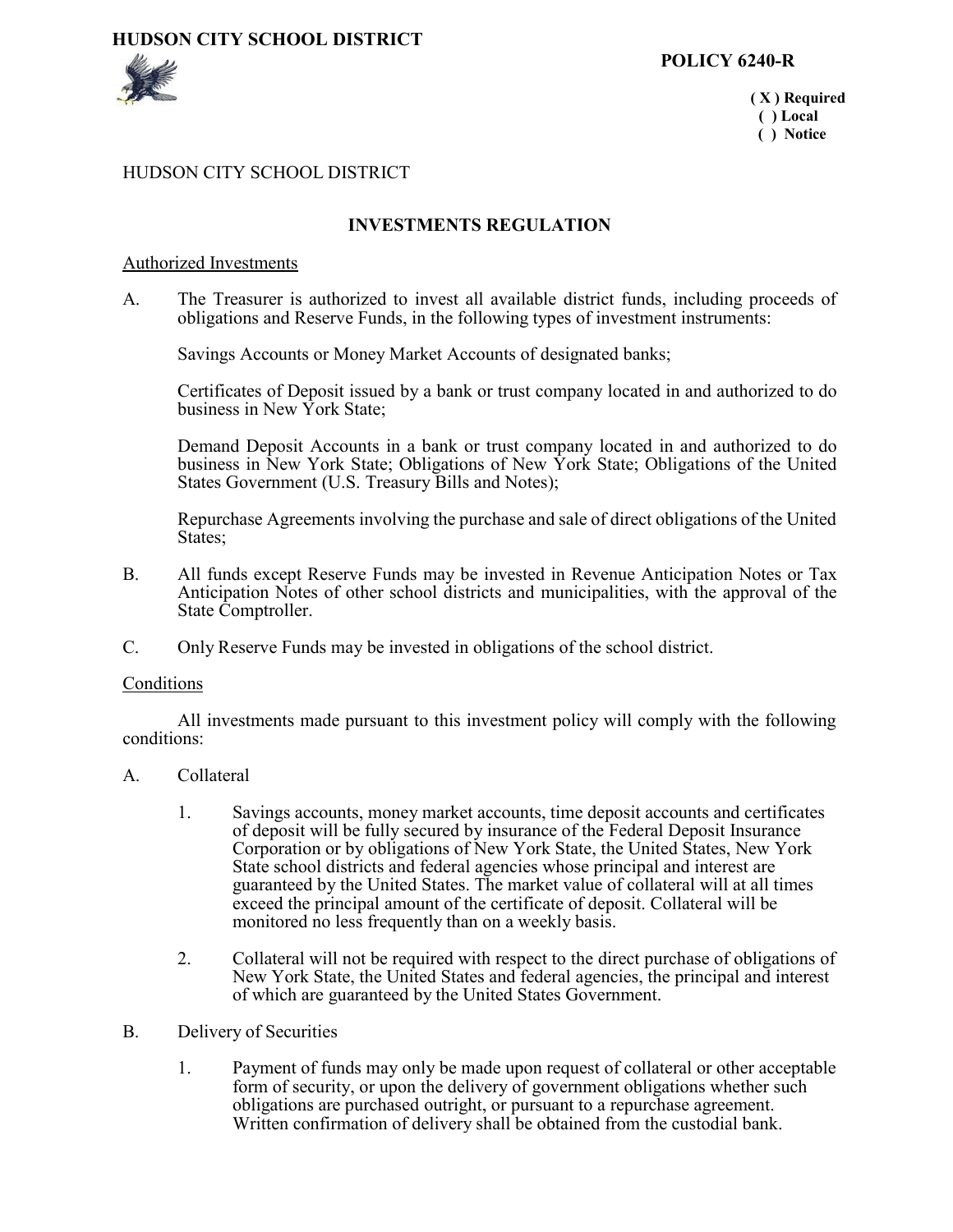1. Every Repurchase Agreement will make payment to the seller contingent uponthe seller's delivery of obligations of the United States to the Custodial Bank designated by the school district, which shall not be the repurchase, or in the

caseof a book-entry transaction, when the obligations of the United States are creditedto the Custodian's Federal Reserve Account. The seller will not be entitled to substitute securities. Repurchase agreements shall be for periods of 30 days or less. The Custodial Bank shall confirm all transactions in writing to insure that

the school district's ownership of the securities is properly reflected in the recordsof the Custodial Bank.

## B. Written Contracts

- 1. Written contracts are required for certificates of deposit and custodial undertakings and Repurchase Agreements. With respect to the purchase of directobligations of U.S., New York State, or other governmental entities in which monies may be invested, the interests of the school district will be adequately protected by conditioning payment on the physical delivery of purchased securities to the school district or custodian, or in the case of book entry transactions, on the crediting of purchased securities to the Custodian's Federal Reserve System account. All purchases will be confirmed promptly in writing tothe school district.
- 2. The following written contracts are required:
	- a. Written agreements will be required for the purchase of all certificates ofdeposit.
	- b. A written contract will be required with the Custodial Bank(s).
	- c. Written contracts shall be required for all Repurchase Agreements. Only credit-worthy banks and primary reporting dealers shall be qualified to enterinto a Repurchase Agreement with the school district.

The written contract will stipulate that only obligations of the United States may be purchased and that the school district shall make payment upon delivery of the securities or the appropriate book-entry of the purchased securities. No specific repurchase agreement will be entered into unless a master repurchase agreement has been executed between the school district and the trading partners. While the terms of the master repurchase agreement may be for a reasonable length of time, a specific repurchase agreement will not exceed thirty (30) days.

- C. Designation of Custodial Bank
	- 1. The Board will designate a commercial bank or trust company authorized to do business in the State of New York to act as Custodial Bank of the school district'sinvestments. However, securities may not be purchased through a Repurchase Agreement with the Custodial Bank.
	- 2. When purchasing eligible securities, the seller will be required to transfer thesecurities to the district's Custodial Bank.